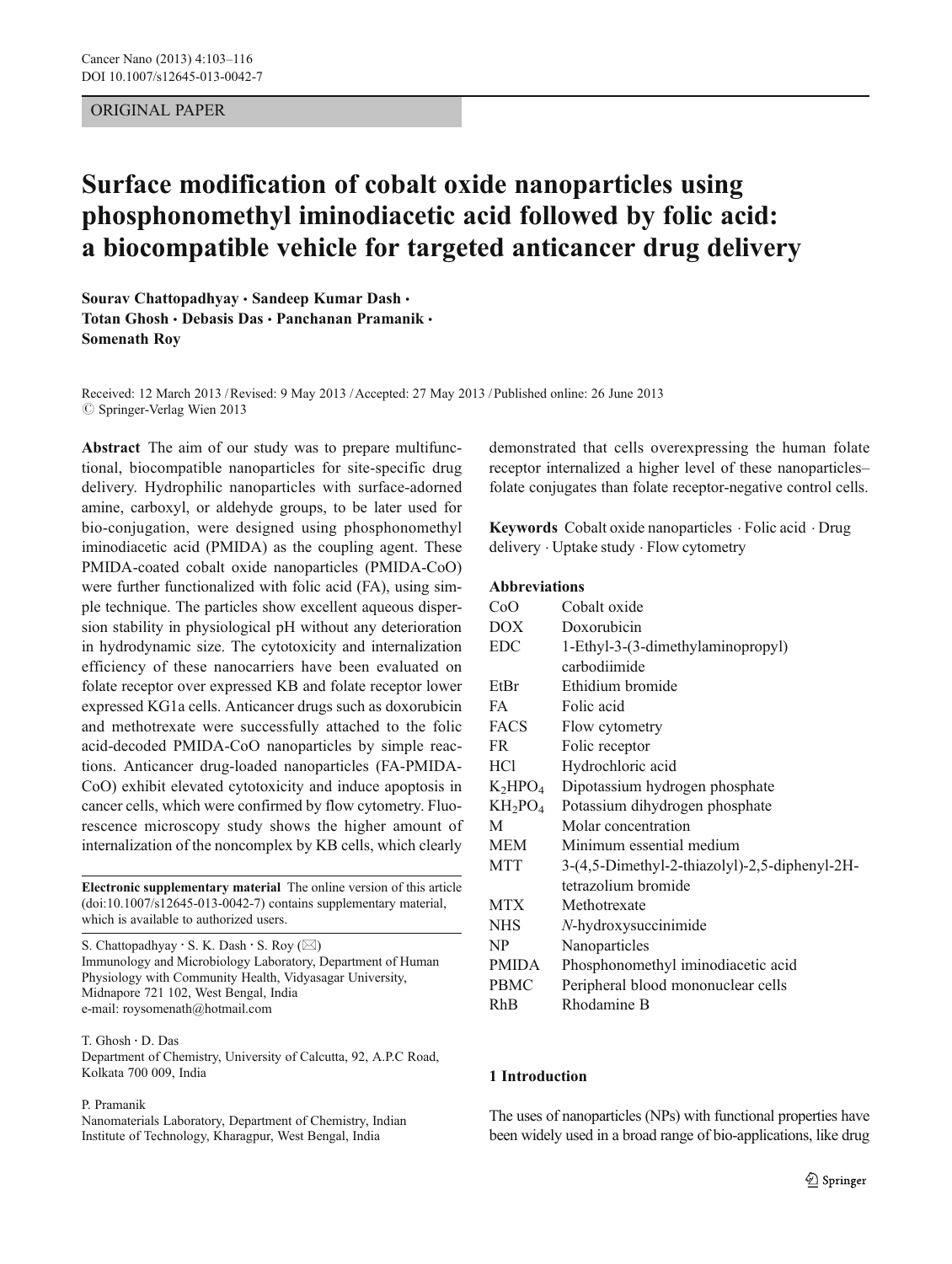and gene delivery, cell and tissue engineering, diagnostic and therapeutic purposes, etc. (Panyam and Labhasetwar [2003](#page-12-0); Marin et al. [2005\)](#page-12-0). Among these applications, the field of drug delivery by NPs with specific and rapid internalization into a target cell has immense promise (Maeda et al. [2009](#page-12-0); Faraji and Wipf [2009\)](#page-12-0). Folic acid is a member of vitamin B family and plays an essential role in cell survival by participating in the biosynthesis of nucleic acids (Antony [1996\)](#page-12-0). This essential vitamin is also a high-affinity ligand that enhances the differential specificity of conjugated anticancer drugs by targeting folate receptor (FR)-positive cancer cells (Leamon and Reddy [2004\)](#page-12-0). The folic acid (FA)-conjugated drugs can actively internalize bound folates and folate-conjugated compounds via receptormediated endocytosis (Kamen and Capdevila [1986](#page-12-0); Leamon and Low [1991\)](#page-12-0). It has been found that FR is upregulated in more than 90 % of ovarian carcinomas. It is also found at high to moderate levels in the kidney, brain, lung, and breast carcinomas, while it occurs at very low levels in most normal tissues (Kamen and Smith [2004](#page-12-0)). The FR density also appears to increase as the stage of the cancer increases (Elnakat and Ratnam [2004\)](#page-12-0). Various types of anticancer drugs were conjugated and evaluated for their biological activity (Low and Antony [2004](#page-12-0)).

Metal NPs are the most interesting chemical elements used as NPs because of their potential in a wide range of biotechnological applications, especially in advanced biomedical application (Liong et al. [2008](#page-12-0)). Cobalt (Co) which is mainly used as cobalt oxide has an organometal compound or a biopolymer (Wang et al. [2005](#page-13-0)). In spite of its physiological role as a cofactor of vitamin  $B_{12}$ , cobalt cannot be regarded only as an essential element. Cobalt oxide NPs have anticancer activity (Papis et al. [2009\)](#page-12-0) through surface modification (Chattopadhyay et al. [2012](#page-12-0)). Therefore, in the present paper, we have focused our interest on the study of receptor-targeted delivery of modified cobalt oxide (CoO) NPs. We used one folate receptor over expressing cancer cell line KB (Lee and Low [1994](#page-12-0)) and one folate receptor lower expressing cancer cell line KG-1A (Pan et al. [2002](#page-12-0)). This present study was aimed to develop novel and inexpensive NPs which have anticancer activity to cancer cell in vitro as well as serve as a drug carrier.

### 2 Materials and methods

### 2.1 Chemicals and reagents

Phosphonomethyl iminodiacetic acid (PMIDA), cobalt chloride  $(CoCl<sub>2</sub>·3H<sub>2</sub>O)$ , *N*-hydroxysuccinimide (NHS), 2,2-(ethylenedioxy)-bis-(ethylamine) (EDBE), 1-ethyl-3-(3-dimethylaminopropyl)carbodiimide (EDC), propidium iodide (PI), RNase A, 3-(4,5-dimethyl-2-thiazolyl)-2,5 diphenyl-2H-tetrazolium bromide (MTT reagent), rhodamine

B (RhB), Histopaque 1077, ethidium bromide (EtBr), folic acid, doxorubicin (DOX), and methotrexate (MTX) were procured from Sigma (St. Louis, MO, USA). Minimum essential medium (MEM), RPMI 1640, fetal bovine serum (FBS), penicillin, streptomycin, sodium chloride (NaCl), sodium carbonate, sucrose, Hank's balanced salt solution, and ethylenediaminetetraacetate were purchased from HiMedia, India. Tris-hydrochloric acid (HCl), Tris buffer, KH<sub>2</sub>PO<sub>4</sub>, K2HPO4, HCl, formaldehyde, alcohol, and other chemicals were procured from Merck Ltd., SRL Pvt. Ltd., Mumbai, India. Commercially available dimethyl sulfoxide (DMSO) was procured from HiMedia, India and was purified by vacuum distillation over KOH. All other chemicals were from Merck Ltd., SRL Pvt., Ltd., and were of the highest purity grade available.

2.2 Synthesis of PMIDA-coated cobalt oxide NPs and folic acid-coated NPs

CoO NPs were synthesized by calcinated method (Chattopadhyay et al. [2012\)](#page-12-0) followed by conjugation with PMIDA. To conjugate the nanoparticles with folic acid, FA was dissolved in ∼10 ml of DMSO (0.025 mM) due to the limited solubility of FA in aqueous medium. FA-EDBE was synthesized according to our previously reported protocol (Das et al. [2008\)](#page-12-0). The resulting solution was then mixed with an aqueous solution of EDC (75 mM) and NHS (15 mM). The pH of the solution was then adjusted to ∼8 by dropwise addition of pyridine. An aqueous dispersion of ∼10 mg of PMIDA-functionalized nanoparticles was added to it and the reaction mixture was stirred overnight at 37 °C in dark. Following FA conjugation, the modified particles were again isolated with a rare earth magnet, washed three times with deionized water, and redispersed in PBS (Das et al. [2008\)](#page-12-0).

2.3 Preparation of folic acid-coated fluorescent NPs

Five milligrams of folic acid-decorated cobalt oxide nanoparticles was dispersed in 5 ml distilled water. RhB was added with FA-PMIDA-CoO NPs. The resulting suspension was stirred in the dark for 12 h. Particles were recovered by centrifugation and washed thoroughly with Millipore water (Rho-FA-PMIDA-CoO NPs).

2.4 Preparation of DOX-loaded FA-PMIDA-CoO nanoparticles

FA-PMIDA-CoO nanoparticles immobilized with DOX were prepared through the following process. The DOX (0.5 mg/ml) in water solution was introduced in a nanoparticles suspension (1 mg/ml) and stirred for 24 h. The suspension was then centrifuged at 15,000 rpm for 20 min to precipitate the nanoparticles and decanted. The process was repeated three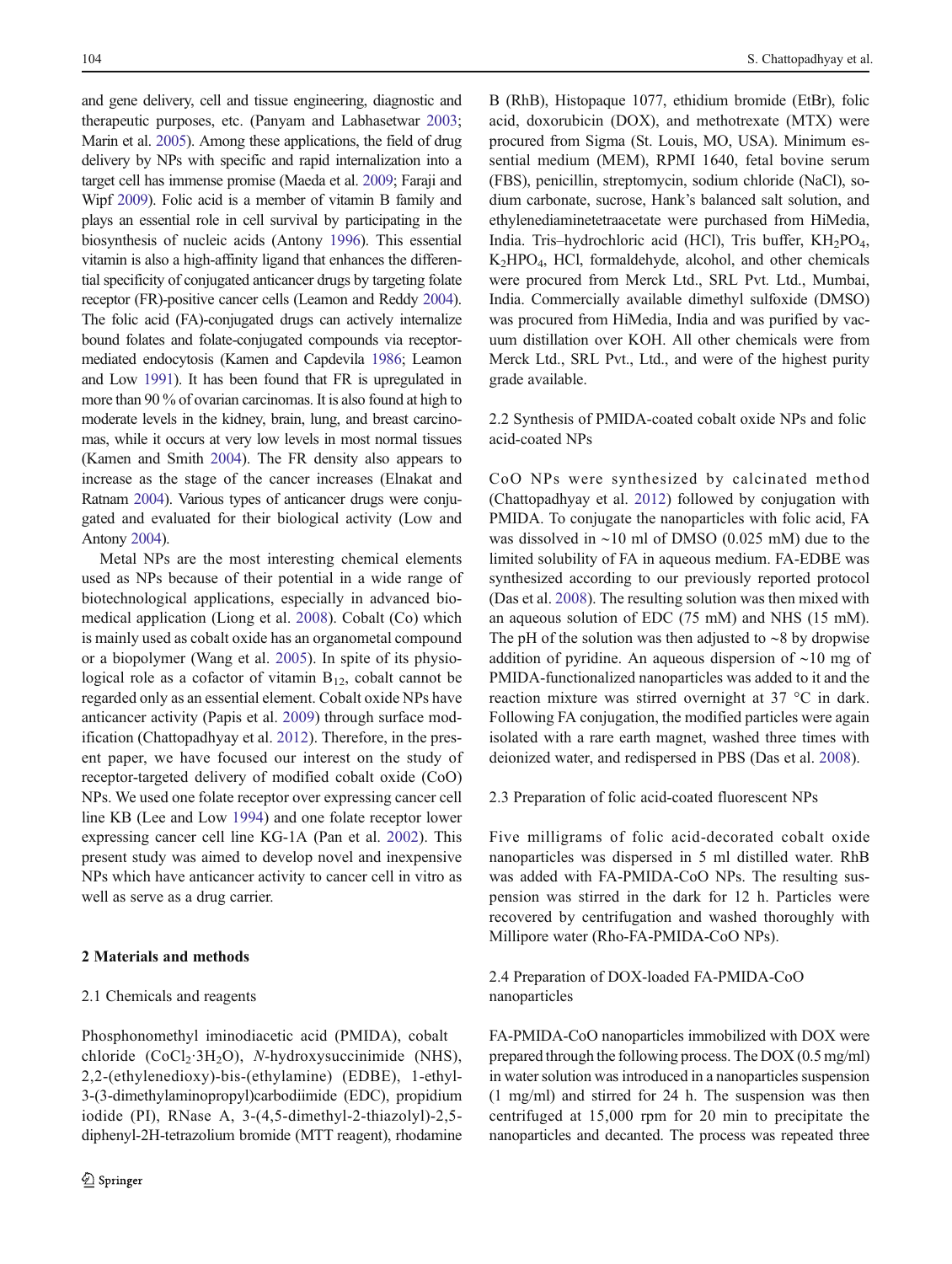times to remove any free DOX in the suspension. The amount of loaded DOX was measured by spectrophotometrically at 481 nm with a UV-1800 spectrophotometer (Shimadzu) (Sahu et al. [2010\)](#page-13-0). The percentage of encapsulation (EE%) was calculated from following equation:

$$
\mathrm{EE}\% = \Big[(W\;\; \text{total-}W\;\; \text{free})\Big/W\;\; \text{total}\Big]\times 100\,\%
$$

# 2.5 Preparation of MTX-loaded FA-PMIDA-CoO nanoparticles

FA-PMIDA-CoO nanoparticles immobilized with MTX were prepared through the following process. The MTX (conc. 0.5 mg/ml) in water solution was introduced in a nanoparticle suspension (1 mg/ml) and stirred for 24 h. The suspension was then centrifuged at 15,000 rpm for 20 min to precipitate the nanoparticles and decanted. The process was repeated three times to remove any free MTX in the suspension. The amount of loaded MTX was measured spectrophotometrically at 270 nm with a UV-1800 spectrophotometer (Shimadzu) (Sahu et al. [2010](#page-13-0)). The percentage of encapsulation (EE%) was calculated from following equation:

$$
EE\% = \left[ \left( W \text{ total-}W \text{ free} \right) \middle/ W \text{ total} \right] \times 100\%
$$

#### 2.6 In vitro drug release

In order to study the DOX and MTX release behavior, 2.5 mg of DOX-FA-PMIDA-CoO NPs and MTX-FA-PMIDA-CoO NPs (0.5 mg/ml) was suspended in 5 ml of PBS. The solution pH was adjusted to 3, 5, and 7.4 using 0.1 M HCl and NaOH. Following incubation for 8, 12, 24, and 48 h, the nanoparticle suspensions were isolated and the MTX cleaved from nanoparticles was then quantified spectrophotometrically at 481 and 270 nm, respectively (Mohapatra et al. [2011\)](#page-12-0).

### 2.7 Characterization

### 2.7.1 Characterization of FA-PMIDA-CoO NP

DLS analysis Dynamic light scattering (DLS) analysis was done by Zetasizer Nano ZS (Malvern Instruments) according to the method of Chakraborty et al. [\(2010\)](#page-12-0) with some modifications. The NPs were  $(100 \text{ µg/ml})$  sonicated for 2 min and dynamic particle sizes were measured suspending two drops of aqueous suspension of NPs in 10 ml of Millipore water. When particle was completely dispersed in water, then particles were analyzed with a dynamic light scattering analyzer. The experiments were repeated several times to get average size of nanoparticles.

SEM micrograph The particle size and microstructure were studied by scanning electron microscopy (Hitachi S-3400N) according to the method of Ghosh et al. [\(2011\)](#page-12-0) with some modifications. In brief, FA-PMIDA-CoO NPs were suspended in deionized water at a concentration of 1 mg/ml then the sample was sonicated using a sonicator bath until the sample formed a homogenous suspension. For size measurement, sonicated stock solution of all cobalt oxide NPs (0.5 mg/ml) was diluted 20 times. SEM was used to characterize the size and shape of the cobalt oxide NPs. A drop of aqueous cobalt oxide NP suspension was placed onto carbon-coated copper grid and this was dried in air to get SEM image.

FTIR analysis of folic acid conjugation The conjugation of folic acid (FA) with PMIDA-CoO NPs was investigated by Fourier transform infrared (FTIR) model PerkinElmer Spectrum RXIFT-IR System according to the method of Ghosh et al. ([2011\)](#page-12-0) with some modifications. In brief, 1.0 mg sticky mass of FA-PMIDA-CoO NPs with 100 μl KBr medium and a thin film was prepared on the NaCl plate by drop casting method and under atmosphere separately. The FTIR value was taken within 400  $cm^{-1}$ to 4000  $cm^{-1}$  (wave numbers).

Surface chemistry of drug-loaded FA-PMIDA-CoO NP The conjugation of drug with FA-PMIDA-CoO NPs was investigated by the FTIR with a model Thermo Nicolet Nexus model 870 according to the method of Ghosh et al. [\(2011](#page-12-0)) with some modifications. In brief, 1.0 mg sticky mass of DOX-FA-PMIDA-CoO NPs and MTX-FA-PMIDA-CoO NPs with 100 μl KBr medium and a thin film was prepared on the NaCl plate by drop casting method and under atmosphere separately. The FTIR value was taken within 500 to  $4,000 \text{ cm}^{-1}$  (wave numbers).

### 2.8 Solubility and stability of FA-PMIDA-CoO NPs

Stability assessments were performed at different pH of phosphate buffer varying from pH 3 to 7.4. For all measurements, the concentrations of particles were maintained at 3 mg/ml and folic acid release was measured spectrophotometrically at 270 nm.

### 2.9 Plasma protein binding assay

Plasma protein binding was determined by using human plasma according to Patila et al. [\(2007\)](#page-12-0). Human plasma samples were obtained from eight healthy individuals according to institutional bioethics approval. Two milligrams per milliliter of nano-FA-PMIDA-CoO was mixed with 5 ml of 50 mM PBS and 0.5 ml of human plasma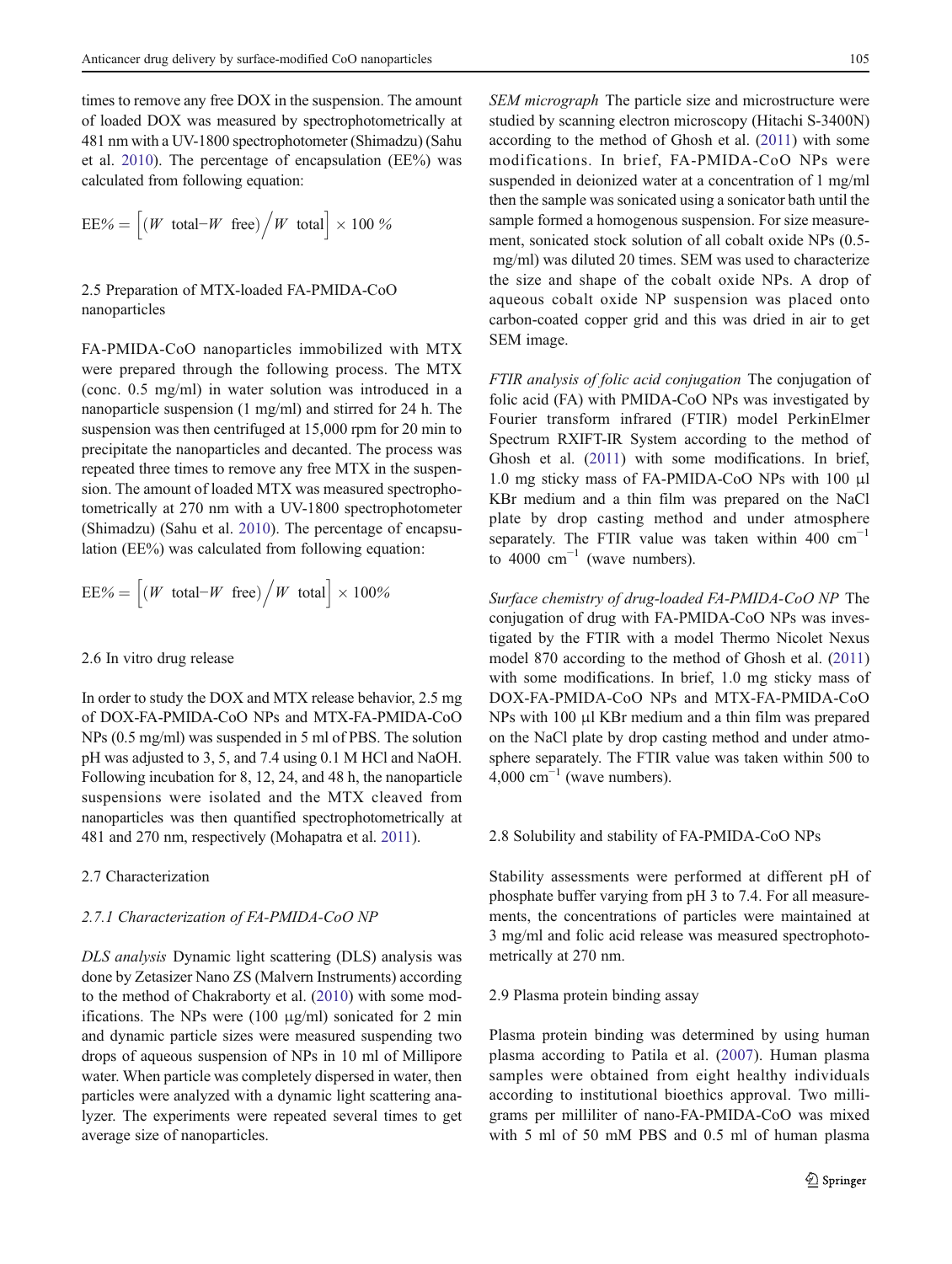(8 mg/ml) was added together and stirred with vigorously within a shaking incubator for 24 h at 37 °C. The nanoparticles were centrifuged at 10,000 rpm for 10 min and sup was used to determine the protein concentration by Lowry et al. ([1951\)](#page-12-0). Plasma without NPs was used as a control to ensure that there was no protein precipitation.

# 2.10 Separation of PBMCs and macrophages

Fasting blood samples were collected from all groups of individuals satisfying the Helsinki protocol. The lymphocytes were isolated from heparinized blood samples according to the method of Hudson and Hay [\(1991](#page-12-0)). Blood was diluted with phosphate-buffered saline (pH 7.0) in equal ratio and then layered very carefully on the density gradient (Histopaque 1077) in 1:2 ratio and centrifuged at 1,400 rpm for 40 min, and the white milky layer of mononuclear cells was carefully removed and cultured in RPMI 1640 medium supplemented with 10 % fetal calf serum, 100 units/ml penicillin and 100 μg/ml streptomycin, 4 mM L-glutamine under 5 % CO<sub>2</sub>, and 95 % humidified atmosphere at 37 °C for 2 h. The non-adherent layer of the cultured cells was washed twice with the PBS and centrifuged at 2,000 rpm for 5 min to get the required pellet of PBMCs. The adherent layer of the cultured cells was treated with 0.25 % trypsin in PBS for 3 min at 37 °C, washed twice with the PBS, and centrifuged at 2,000 rpm for 5 min to get the required pellet of macrophages.

# 2.11 Cell culture

The normal human lymphocytes and macrophages, KB and KG1a cell lines, were cultivated for in vitro experiments. Cell lines were obtained from the National Centre for Cell Sciences, Pune, India. It was cultured in RPMI 1640 medium and MEM supplemented with 10 % fetal calf serum, 100 units/ml penicillin and 100 μg/ml streptomycin, 4 mM L-glutamine under 5 %  $CO<sub>2</sub>$ , and 95 % humidified atmosphere at 37 °C.

### 2.12 Preparation of drug

Several doses of FA-PMIDA-CoO NPs (1–25 μg/ml) were prepared using sterile phosphate-buffered saline (pH 7.4). In this study, all these doses were charged against normal and cancer cell line for evaluation of in vitro anticancer activity.

### 2.13 In vitro cytotoxicity assay

Each type of cells was divided into nine groups. Each group contained six Petri dishes  $(2 \times 10^5 \text{ cells in each})$ . The cells of each Petri dish of control and experimental groups were maintained in MEM and RPMI 1640 media, where it is applicable, supplemented with 10 % FBS, 50 μg/ml gentamycin, 50 μg/ml penicillin, and 50 μg/ml streptomycin at 37 °C in a 95 % air/5 %  $CO<sub>2</sub>$  atmosphere in  $CO<sub>2</sub>$  incubator. From  $10<sup>5</sup>$ cells/ml cell suspension, 180 ml cell suspension was seeded into each well of 96-well tissue culture plates and incubated for 24 h followed by the addition of FA-PMIDA-CoO NPs, DOX-FA-PMIDA-CoO NPs, and MTX-FA-PMIDA-CoO NPs at concentrations from 1 to 25 μg/ml and was incubated for 24 h at 37 °C in a humidified incubator maintained with 5 %  $CO<sub>2</sub>$ . The cell proliferation was estimated by MTT assay (Chattopadhyay et al. [2012\)](#page-12-0).

# 2.14 Intracellular uptake study

Nanoparticle uptake by KB and KG1a cells was studied by fluorescence microscopy methods according to our previous laboratory report (Sahu et al. [2010\)](#page-13-0). Cells  $(2 \times 10^5)$  were seeded into 35 mm cell culture plates and were incubated with 25 μg/ml FA-PMIDA-CoO-RhB/DOX-FA-PMIDA-CoO-RhB/MTX-FA-PMIDA-CoO-RhB for fluorescence microscopy. Then, the cells were allowed to adhere to a glass coverslip followed by incubation for 4 h at 37  $\degree$ C in a humidified incubator maintained with  $5\%$  CO<sub>2</sub>. Fluorescence images were acquired with 540 nm laser for differential interference contrast microscopy and 625 nm lasers for RhB excitation and emission on an Olympus research phase contrast with fluorescence microscope (model CX40; Olympus).

# 2.15 Interaction of particles with macrophages in vitro

Macrophages isolated from normal human blood were cultured in complete RPMI media and allowed to adhere to the Petri plate surface. Macrophages  $(5 \times 10^5)$  in 2 ml complete RPMI media and 50 μg of PMIDA-CoO NP-RhB/FA-PMIDA-CoO NP-RhB were added and incubated for 12 h at 37 °C in a humidified incubator. After incubation, the Petri plates were washed with warm PBS and phagocytic uptake was quantified using phase-contrast fluorescence inverted microscope at ×400 magnifications (Das et al. [2008](#page-12-0)).

# 2.16 Apoptosis study by conventional EtBr staining

Apoptosis study was done according to Ribble et al. ([2005\)](#page-13-0), briefly suspension cells were harvested and transferred to a 15-ml tube with Dulbecco's phosphate-buffered saline. Cells were pelleted by centrifugation at 1,000 rpm for 5 min and washed with 1 ml of cold PBS once. Cell pellets were then resuspended in 100 μl cold PBS and 5 μl EtBr dye was added. Stained cell suspension  $(10 \mu l)$  was placed on a clean microscope slide and covered with a coverslip. The cells were viewed and counted using a phase-contrast fluorescence inverted microscope at ×400 magnification with excitation filter 480/30 nm. Pictures were taken with a Nikon COOLPIX digital camera. Tests were done in triplicate, counting a minimum of 100 total cells each.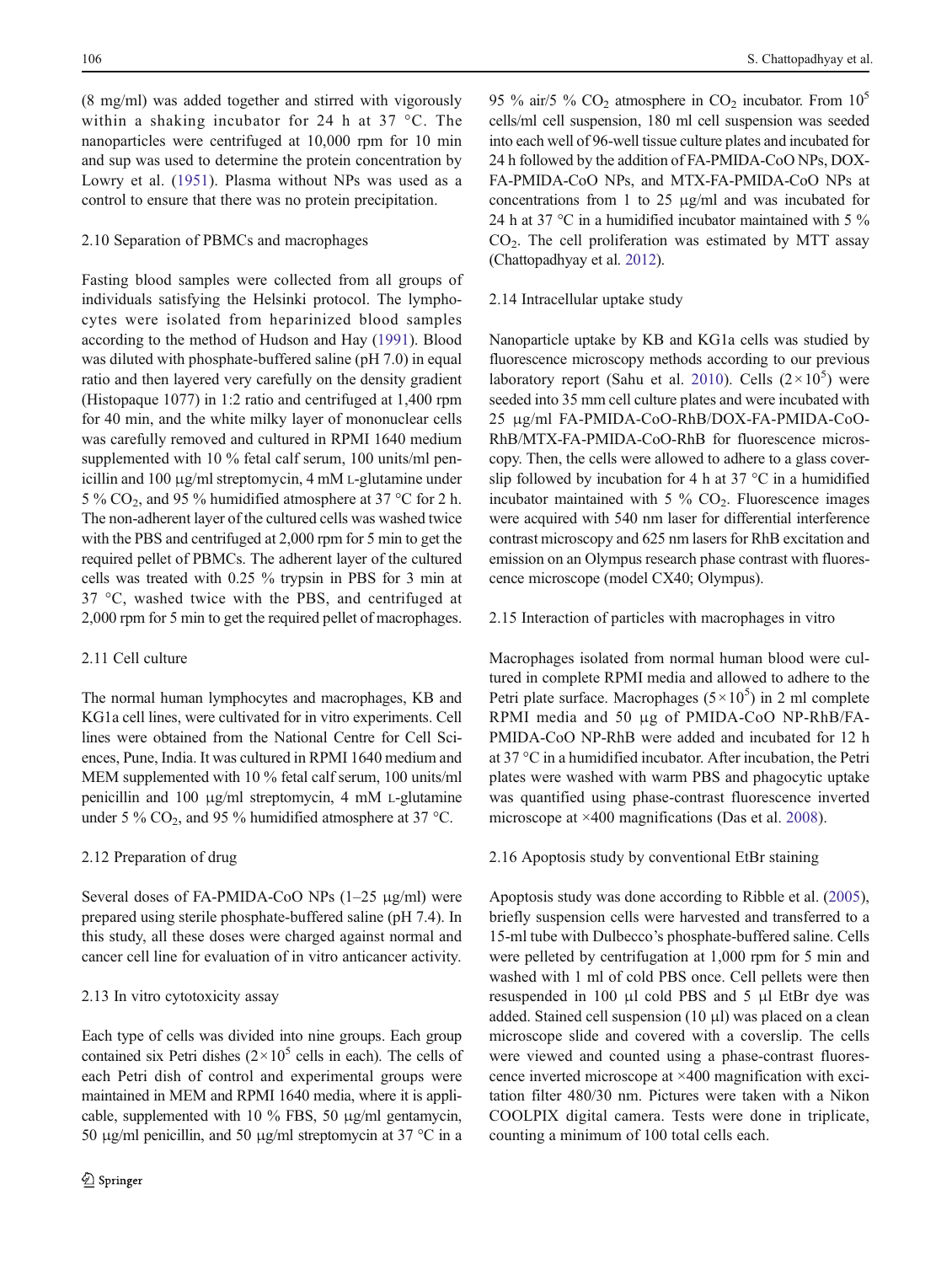2.17 Detection of cellular apoptosis by flow cytometric analysis using propidium iodide

Cell apoptosis was measured using propidium iodide staining and analysis by flow cytometry (Roa et al. [2009\)](#page-13-0). After the treatment schedule, the cells were scraped and centrifuged with the supernatant medium at 3,500 rpm for 5 min. Following washes, cells were resuspended in PBS and fixed in 70 % ethanol for 1 h on ice. Fixed cells were washed with PBS and stained with propidium iodide (5 μg/ml) solution containing ribonuclease (RNase) (50 μmol/L) for 30 min at room temperature. Then, the cells were analyzed on a Becton Dickinson FACSCalibur flow cytometer. The G0/G1 population (apoptotic cells) of the cells was determined by CellQuest software.

### 2.18 Statistical analysis

The data were expressed as mean  $\pm$  SEM (*n*=6). Comparisons between the means of control and treated group were made by one-way ANOVA test (using a Statistical Package, Origin 6.1, Northampton, MA, 01060, USA) with  $p<0.05$  as a limit of significance.

# 3 Result and discussion

### 3.1 Synthesis of FA-PMIDA-CoO nanoparticles

FA-PMIDA-CoO NPs were synthesized according to the method outlined in Scheme 1.  $-NH<sub>2</sub>$  group of folic acid

Scheme 1 Structure of FA-PMIDA-CoO NPs

and carboxylic group (−COOH) of PMIDA-CoO NPs were connected through the end-amino groups. Folic acid was chosen as a linker in order (1) to get optimized length of linker to reach accessible receptor sites, (2) to increase the water solubility, and (3) to make the folate conjugate system biocompatible.

3.2 Solubility and stability assessment

PMIDA-CoO NPs are insoluble in water, whereas FA-PMIDA-CoO NPs form a semitransparent salutation with water even at different pH. The stability of FA-PMIDA-CoO NPs at different pH was estimated spectrophotometrically at 270 nm. Our result shows that FA-PMIDA-CoO NPs shows a very good solubility at pH 2.0 to pH 8.0. PMIDA-CoO NPs are strongly hydrophobic in nature and our previous studies had focused on the biological activities of this water-insoluble particle (Chattopadhyay et al. [2012\)](#page-12-0). To overcome this problem, we had to change sample preparation approaches. We use folic acid as a ligand on PMIDAcoated CoO NPs. The presence of folic acid on outer surface results in water solubility of the metal NPs by visual observation. Solubility in aqueous medium may be advantageous for potential applications of metal NPs in catalysis or biomedicine (Brunner et al. [2006](#page-12-0); Uzun et al. [2008](#page-13-0)). The stability of FA-PMIDA-CoO NPs at different pH was estimated spectrophotometrically at 270 nm. Our result shows that FA-PMIDA-CoO NPs show a very good stability at physiological pH. Amide group is more of a polarizing group than acid group. When amide compound is dissolve in water, it fully

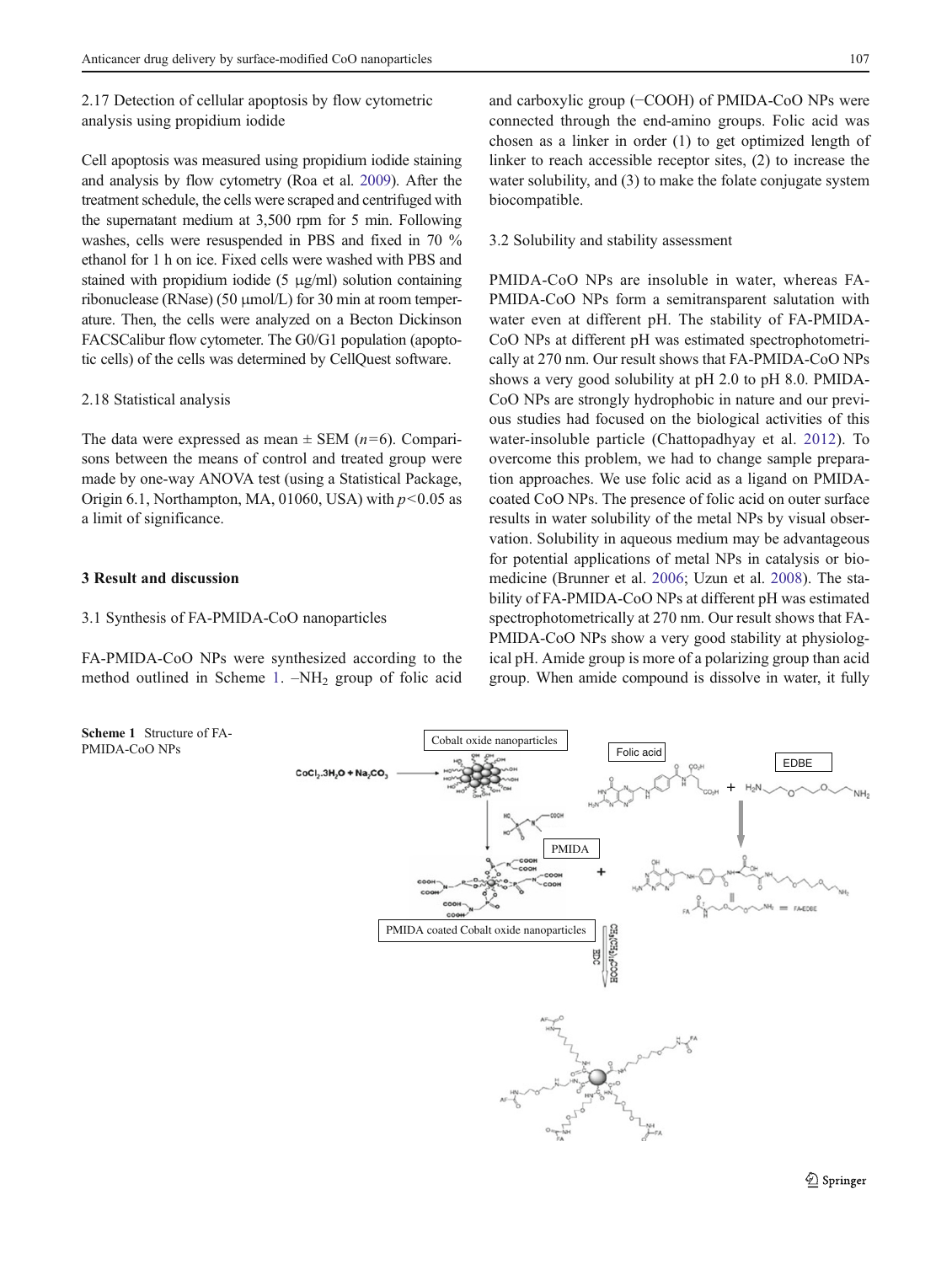<span id="page-5-0"></span>coordinates with water through "−H" bonding via "N" atom. As a result, it is very much soluble in water. Each terminal – NH<sup>2</sup> group also forms –H bond with water. So, the compound becomes soluble in water (Fig. 1a).

3.3 Dynamic light scattering experiment

The size distribution of hydrophilic FA-PMIDA-CoO NPs in aqueous medium was characterized by DLS. The mean size



Fig. 1 Water solubility of only PMIDA-cobalt oxide nanoparticles and FA-PMIDA-cobalt oxide nanoparticles (a); size determination of FA-PMIDA-cobalt oxide nanoparticles (b), DOX-FA-PMIDA-cobalt oxide

nanoparticles (c), and MTX-FA-PMIDA-cobalt oxide nanoparticles (d) by dynamic light scattering. SEM images of PMIDA-coated cobalt oxide nanoparticles (e)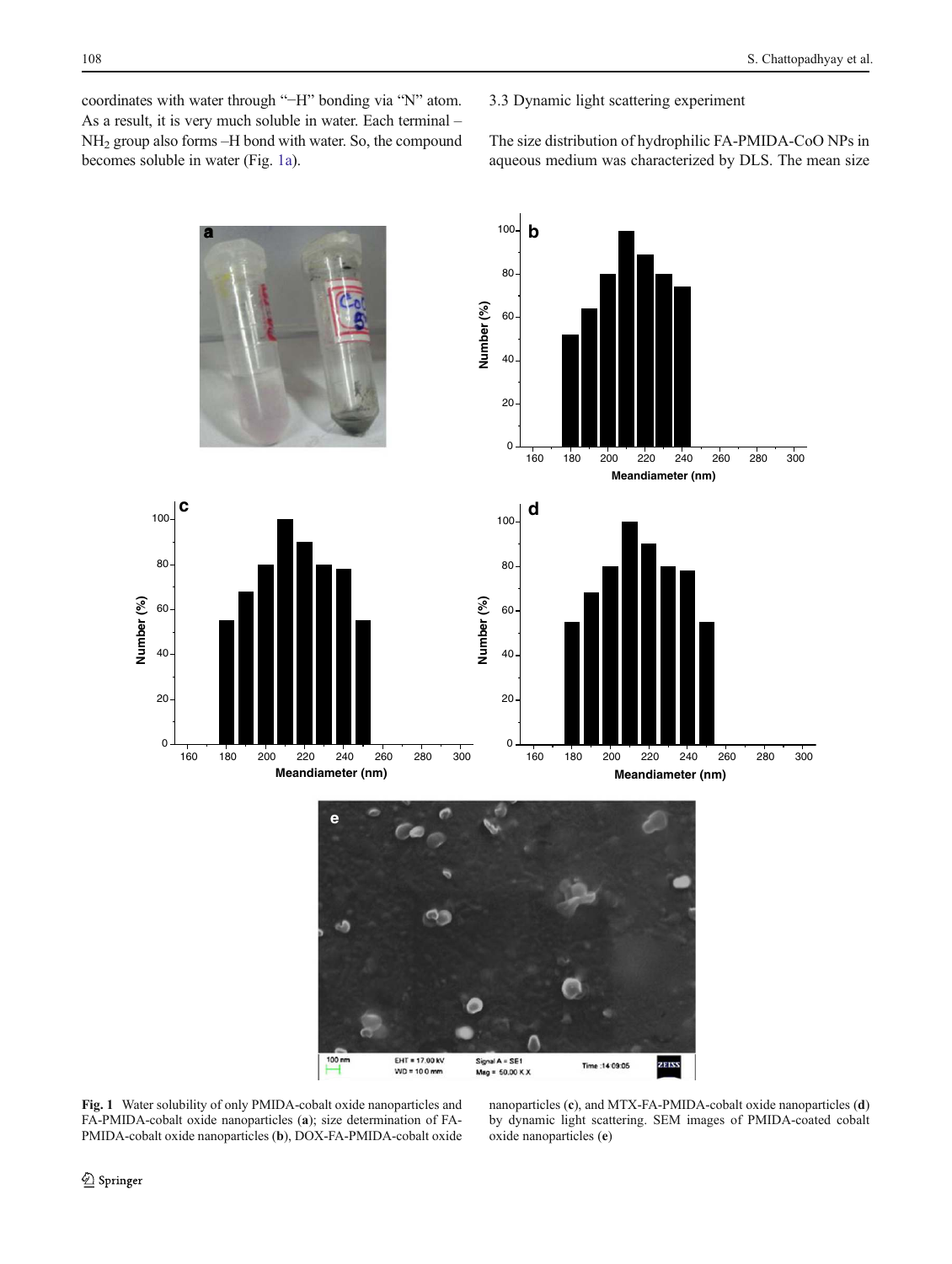of nanoparticles in aqueous solution was determined, which ranges from 200 to 240 nm as shown in Fig. [1b](#page-5-0). An investigation on hydrodynamic size of drug conjugates −MTX and −DOX was carried out through dynamic light scattering. DOX-FA-PMIDA-CoO shows presence of stable nanoaggregated particles with a hydrodynamic size of  $230\pm30$  nm (Fig. [1c](#page-5-0)) and MTX-FA-PMIDA-CoO of  $225\pm30$  nm (Fig. [1d](#page-5-0)). The stability of drug-conjugated particles was investigated by measuring the hydrodynamic size which shows that there is almost no change of hydrodynamic size. This observation implies that such stable drug conjugates can be circulated in the bloodstream for a long period.

# 3.4 SEM morphology of FA-PMIDA-CoO nanoparticles

The SEM morphology of FA-PMIDA-CoO NPs shows having nearly spherical geometry with a mean size of less than 100 nm. The result was represented in Fig. [1e.](#page-5-0) The presence of some bigger particle should be attributed to be aggregating or overlapping of some small particles. The observed NP size was approximately larger than the hydrodynamic diameter obtained from the DLS experiment. SEM imaging describes the size in the dried state of the sample, whereas DLS measured the size in the hydrated state of the sample. So, the size measured by DLS was a hydrodynamic diameter and always larger than the SEM image. However, one has to bear in mind that by SEM, we image single particles, while DLS gives an average size estimation, which is biased toward the larger size end of the population distribution.

### 3.5 Fourier transform infrared spectroscopy

Conjugation of folic acid with PMIDA-coated CoO NPs is investigated by FTIR spectroscopy. The FTIR spectrum of folic acid derivative shows the various functional groups of the molecules. The FTIR spectrum of pure CoO NP, PMIDA, and PMIDA-coated CoO NPs were published in our previous lab report (Chattopadhyay et al. [2012\)](#page-12-0). The comparisons of FTIR spectrum of folic acid (Fig. [2a\)](#page-7-0) and FA-PMIDA-CoO NPs are shown in Fig. [2b](#page-7-0). FTIR spectra show basic IR band characteristics of CoO at 566 cm<sup>-1</sup>, which indicate the presence of CoO vibration and a broad band around 3,440 cm−<sup>1</sup> , indicative of the presence of –OH groups on the nanoparticle surface. The important areas of examination are in the  $3,000-1,500\text{-cm}^{-1}$  region. This region is known as the functional group region. In FA-PMIDA-CoO, NPs show the characteristic band of folic acid. After conjugation of PMIDA-CoO NPs with folic acid, the spectrum of resultant molecules shows not only the characteristic band of the original band of CoO NPs and PMIDA-CoO NPs, but also the characteristic peak of the folic acid at  $1,653$  cm<sup>-1</sup> (−CONH band) and 1,023 cm−<sup>1</sup> (−NH band). Furthermore, the absorption of amide band at 1,023 cm−<sup>1</sup> increases, which

may be due to the formation of the amide linkage between the amino group of the folic acid and PMIDA-CoO NPs (Fig. [2b](#page-7-0)). The FTIR spectra of the DOX (ESM 1) particles show strong absorption at 500–600 cm<sup>-1</sup>, characteristic vibration of M–O in the ferrite lattice (Fig. [2c\)](#page-7-0). In addition to this, the intensification of band at 2,912  $cm^{-1}$  along with the C=O stretching at 1,645 cm<sup>-1</sup> indicates that MTX has been conjugated to –NH2-terminated particles through –CONH linkage. Similarly, the successful attachment of MTX (ESM 1) was also established using FTIR (Fig. [2d](#page-7-0)).

### 3.6 In vitro drug release assay

In vitro drug release experiments carried out with MTX and DOX-conjugated NPs in PBS buffer medium at pH 3, pH 5, and pH 7.4 were investigated in two separate batches. Both MTX and DOX showed typical release profiles. MTX showed rapid release rates from the beginning followed by a sustained release pattern of 94 % (pH 3) and 83 % (pH 5), and in PBS (pH 7.4), it was 71 % after 48 h (Fig. [2e](#page-7-0)). But in the case of DOX, a different release behavior was observed. It was observed that the release of DOX from FA-PMIDA-CoO-DOX NPs in the buffer medium of PBS was 78 % (pH 3) and 58 % (pH 5), whereas in PBS (pH 7.4), it was 45 % after 48 h. The overall release rates were higher and lower pH (7.0 and 3.0) and less release was observed in physiological pH. This is because the drugs have been covalently grafted through amide bonds and protonation of amino groups at lower pH which loosens nanoparticle structure (Sahu et al. [2010\)](#page-13-0). These pH-sensitive cleavages of amide bonds release the drug (Fig. [2e](#page-7-0)). The extracellular pH of tumors is slightly more acidic than the blood and normal tissue (Engin et al. [1995](#page-12-0); Van Sluis et al. [1999](#page-13-0)). It was observed that at acidic pH (pH 5.0), MTX and DOX release was more than physiological pH. In addition, it is proposed that nanoparticles are internalized by cells via an endocytosis process (Park et al. [2006;](#page-12-0) Decuzzi and Ferrari [2007](#page-12-0)). The endocytic pathway begins near the physiological pH of 7.4; it drops to a lower pH of 5.5–6.0 in endosomes and approaches pH 4.5–5.0 in lysosomes (Mellman et al. [1986\)](#page-12-0). Therefore, polymeric nanoparticles that are responsive to pH can be designed to selectively release their payload in tumor tissue or within tumor cells.

# 3.7 Plasma protein binding activity

The surface chemistry of biomaterials has great effects on the protein adsorption process. Some factors such as electrostatic interaction, hydrophobic interaction, and specific chemical interactions between the protein and the adsorbent play important roles. The binding of proteins to FA-CoO NP is shown in Fig. [3b, c](#page-8-0). Our result supported that NPs can bind many different plasma proteins. The knowledge of adsorption of albumin to the NPs is very important because once in the body, blood proteins will adsorb to the particles and cells will then react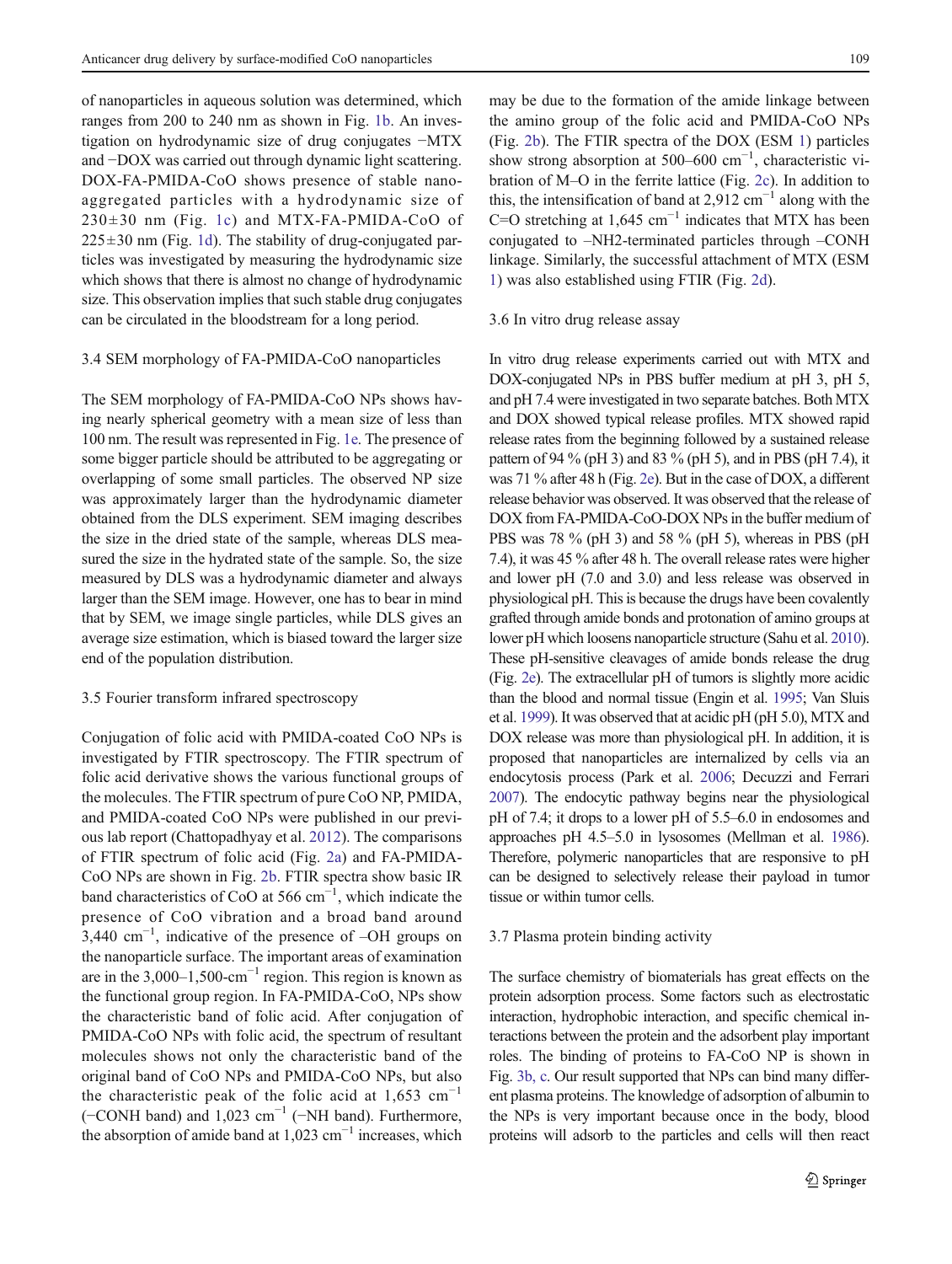<span id="page-7-0"></span>

Fig. 2 FTIR spectra of only folic acid (a), FA-PMIDA-cobalt oxide nanoparticles (b), DOX-FA-PMIDA-CoO NP (c), and MTX-FA-PMIDA-CoO NP (d). Percentage of drug release at different pH (e)

with the adsorbed proteins on the particles which will ultimately affect cellular uptake and can alter biochemical activity.

### 3.8 In vitro toxicity studies

The toxicity of the FA-PMIDA-CoO NPs is checked towards normal human lymphocytes in vitro. FA-PMIDA-CoO NPmediated cytotoxicity to these normal cells was measured by MTT assay (Fig. [4a](#page-8-0)). Here, we investigated the effect of FA-PMIDA-CoO NPs, FA-PMIDA-CoO-DOX NPs, and FA-PMIDA-CoO-MTX NPs on the proliferation of FR (+) KB cells and FR (−) KG1a cells in vitro. It is observed from our experiment that PMIDA-coated CoO NPs kill the KB cells by 12.20, 23.58, 35.78, and 58.18 and KG1a cells by 11.58, 22.36, 34.82, and 55.27 %, respectively, at a dose of 1, 5, 10, and 25 μg/ml (significant at the level of  $p < 0.05$ ) (Fig. [4b\)](#page-8-0). Whereas FA-PMIDA-CoO NPs are nontoxic at the dose of 1, 5, 10, and 25 μg/ml (Fig. [4a](#page-8-0)). So, it is observed from our results that FA-PMIDA-CoO NPs have no effect on KB and KG1a cell lines as well as normal human immunocytes.

It was observed that DOX-FA-PMIDA-CoO NPs and MTX-FA-PMIDA-CoO NPs induce a significant change in the proliferation with a concentration up to 25 μg/ml with respect to the control, suggesting FA-PMIDA-CoO NPs as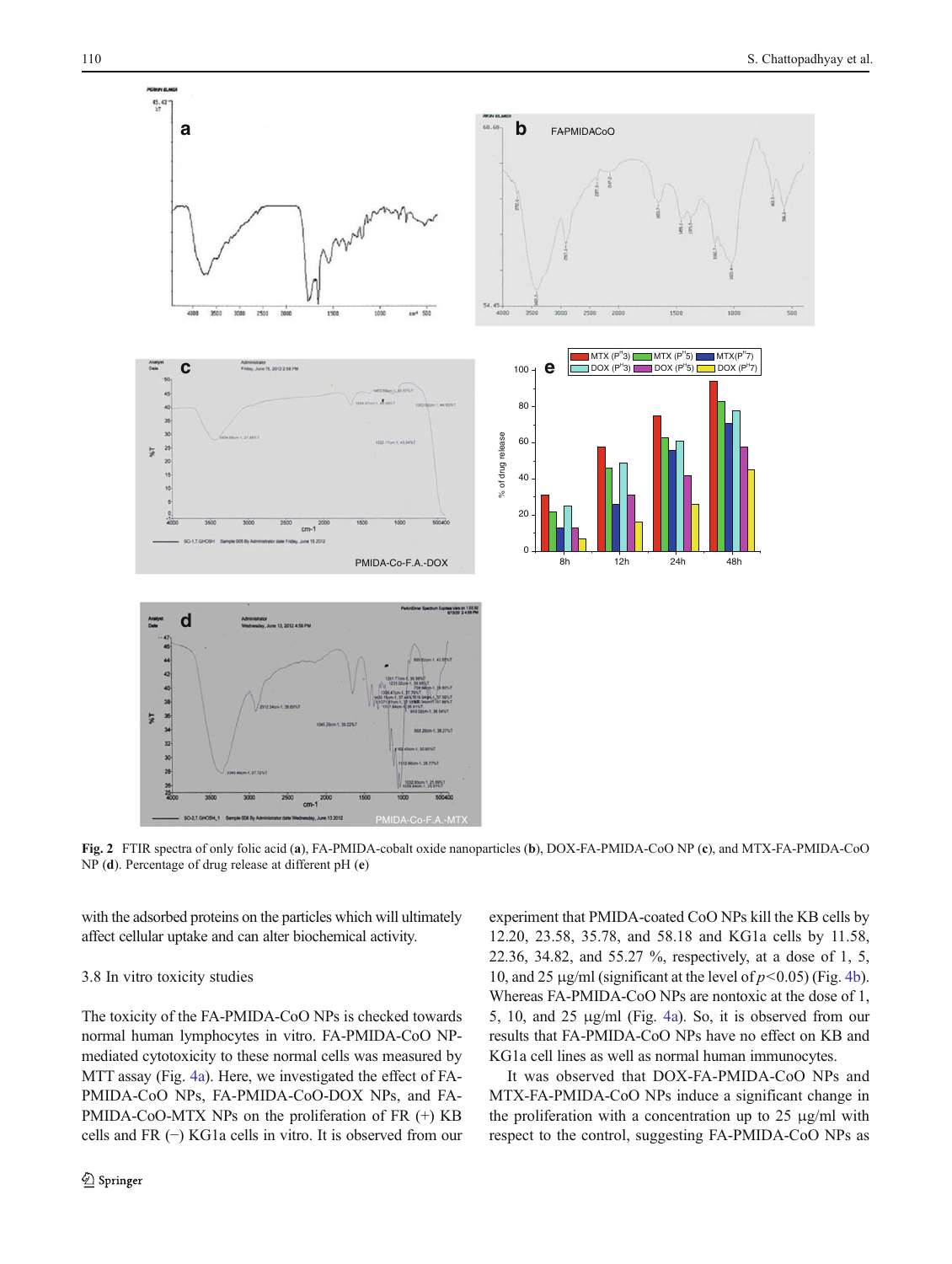<span id="page-8-0"></span>Fig. 3 Percentage of folic acid binding (a), percentage of protein binding with FA-PMIDA-CoO nanoparticles (b), and percentage of protein release in sup (c)



an efficient drug carrier. Subsequently, the proliferation of KB and KG1a cells reduced significantly in the presence of DOX-FA-PMIDA-CoO NPs and MTX-FA-PMIDA-CoO

NPs at 1–25 μg/ml in respect to FA-PMIDA-CoO NPs alone. This is possibly attributable to the affinity of folic acid towards the folate receptor, which results in higher intake

**Time point in hour**



Fig. 4 Cytotoxicity of FA-PMIDA-CoO nanoparticles towards normal human immune cells (d), cytotoxicity of PMIDA-CoO nanoparticles and FA-PMIDA-CoO nanoparticles towards KB and KG1a cell lines (a), and cytotoxicity of DOX-FA-PMIDA-CoO nanoparticles and MTX-FA-PMIDA-CoO nanoparticles towards KB and KG1a cell lines (**b**).  $n=6$ ; values are expressed as mean ± SEM. Asterisk indicates the significant difference as compared to control group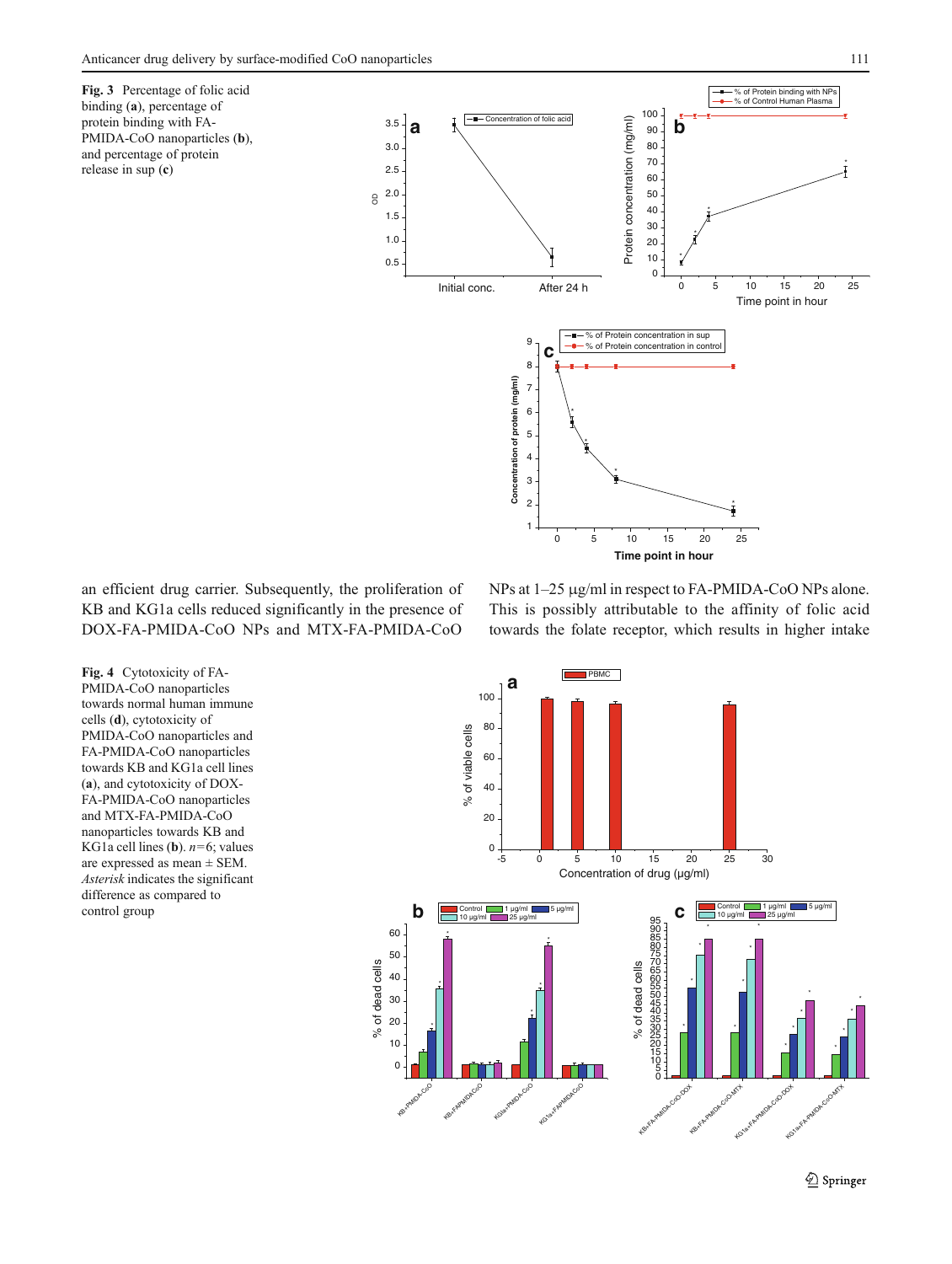<span id="page-9-0"></span>of DOX-FA-PMIDA-CoO and MTX-FA-PMIDA-CoO particles as compared to FA-PMIDA-CoO NPs. However, the proliferation of KB and KG1a cells reduced drastically in a dose-dependent manner in the presence of drug-conjugated NPs. This is attributed to the active uptake of nanoparticles in a folate receptor-mediated endocytosis that interfered with the cell proliferation, which ultimately results in the targetspecific delivery of drugs to cancer cells (Fig. [4c](#page-8-0)). DOX-FA-PMIDA-CoO particles kill KB cells by 28.06, 55.27, 75.43, and 85.16 % and KG1a cells by 15.83, 26.71, 36.63, and 47.71 %; MTX-FA-PMIDA-CoO kills KB cells by 27.92, 52.64, 72.86, and 85.29 % and KG1a cells by 14.54, 25.29, 36.2, and 48.65 % at the dose of 1–25 μg/ml.

# 3.9 Intracellular uptake by fluorescence imaging

Nanoparticles binding to the plasma membrane and cellular uptake are probably a necessary condition for its exertion of

Fig. 5 Fluorescence image of the RhB-DOX-FA-PMIDA-CoO/RhB-MTX-FA-PMIDA-CoO-treated KB (a, b) and KG1a (c, d) cell lines. Phagocytic activity of macrophage with incubation with RhB-PMIDA-CoO/RhB-FA-PMIDA-CoO (e, f)

cytotoxicity. We have shown that drug-loaded FA-PMIDA-CoO NPs were internalized by cancer cells in in vitro cultures and the alteration of cellular structure was observed (Fig. 5a, d). This internalization might be due to the receptormediated endocytosis (Mohapatra et al. [2007](#page-12-0)). KB cells express greater amount of FR and the internalization of drug-conjugated NPs was higher, but KG-1A cells express lower FR on cell surfaces and internalization of drugconjugated NPs was lower than the KB cells. For this reason, KB cells are more susceptible to drug-conjugated NPs than KG-1A cells.

# 3.10 Phagocytosis of particles by macrophages in vitro

Macrophages are the primary phagocytes in the body, which play a critical role in the clearance of particles delivered into the body's circulation. The phagocytosis of FA-PMIDA-CoO NPs by macrophages was studied

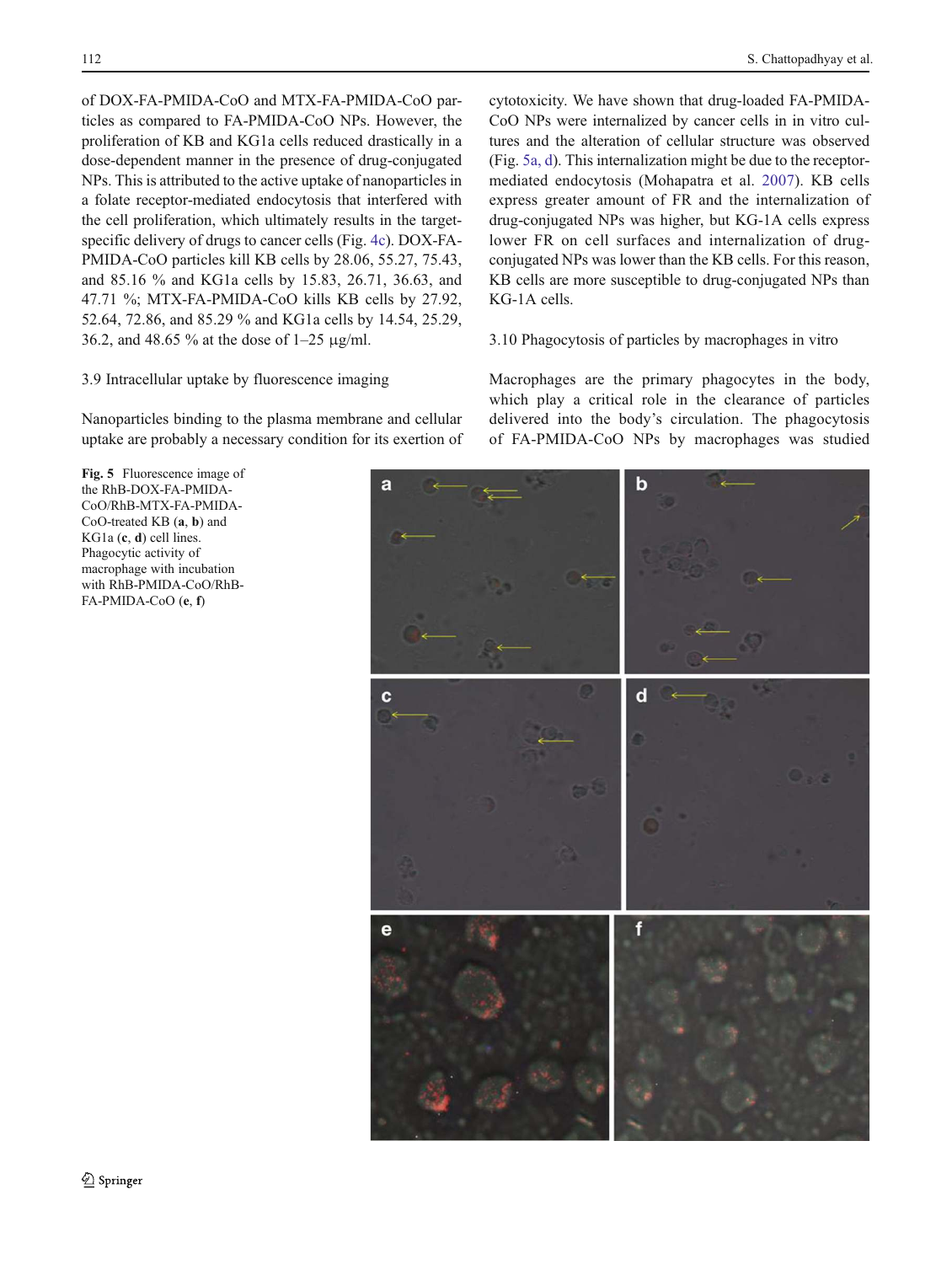<span id="page-10-0"></span>in vitro. It was observed that phagocytosis of the folateadorned nanoparticles by macrophages was appreciably lower, as compared to the uptake by KB cells (Fig. [5e,](#page-9-0) [f](#page-9-0)). The uptake level is even higher when PMIDA-CoO NPs have been used (Fig. [5e\)](#page-9-0). It should, however, be noted that, with the present size and surface chemistry of nanoparticles, the phagocytosis by macrophages will

be low compared to folate receptor-mediated endocytosis by cancer cells. The present finding is also consistent with an earlier report on the phagocytosis of folatemodified nanoparticles (Das et al. [2008](#page-12-0)). FR is known to be upregulated in a cancer cells, whereas in normal cells, FR is only minimally distributed (Kamen and

Fig. 6 Fluorescence image of the EtBr-stained KB after DOX-FA-PMIDA-CoO (a, b) and MTX-FA-PMIDA-CoO (c, d) and the image of the EtBrstained KG1a cells after DOX-FA-PMIDA-CoO (e, f) and MTX-FA-PMIDA-CoO (g, h). Each of the figures mentioned here was represented in gray scale and fluorescence scale, respectively

Smith [2004](#page-12-0)). Our result showed that higher amount of FA-PMIDA-CoO NPs was internalized into the KB cells and lower amount into FR lower expressing cells. For that reason, FA-PMIDA-CoO NPs did not produce any adverse effects towards normal cells up to selected dose.

3.11 Cellular apoptosis analysis by EtBr staining and flow cytometric study

To investigate whether FA-PMIDA-CoO NPs are associated with the induction of cellular apoptosis, after the treatment schedule, the phenotypic characteristics of cells were evaluated by fluorescence microscopic examination of overall

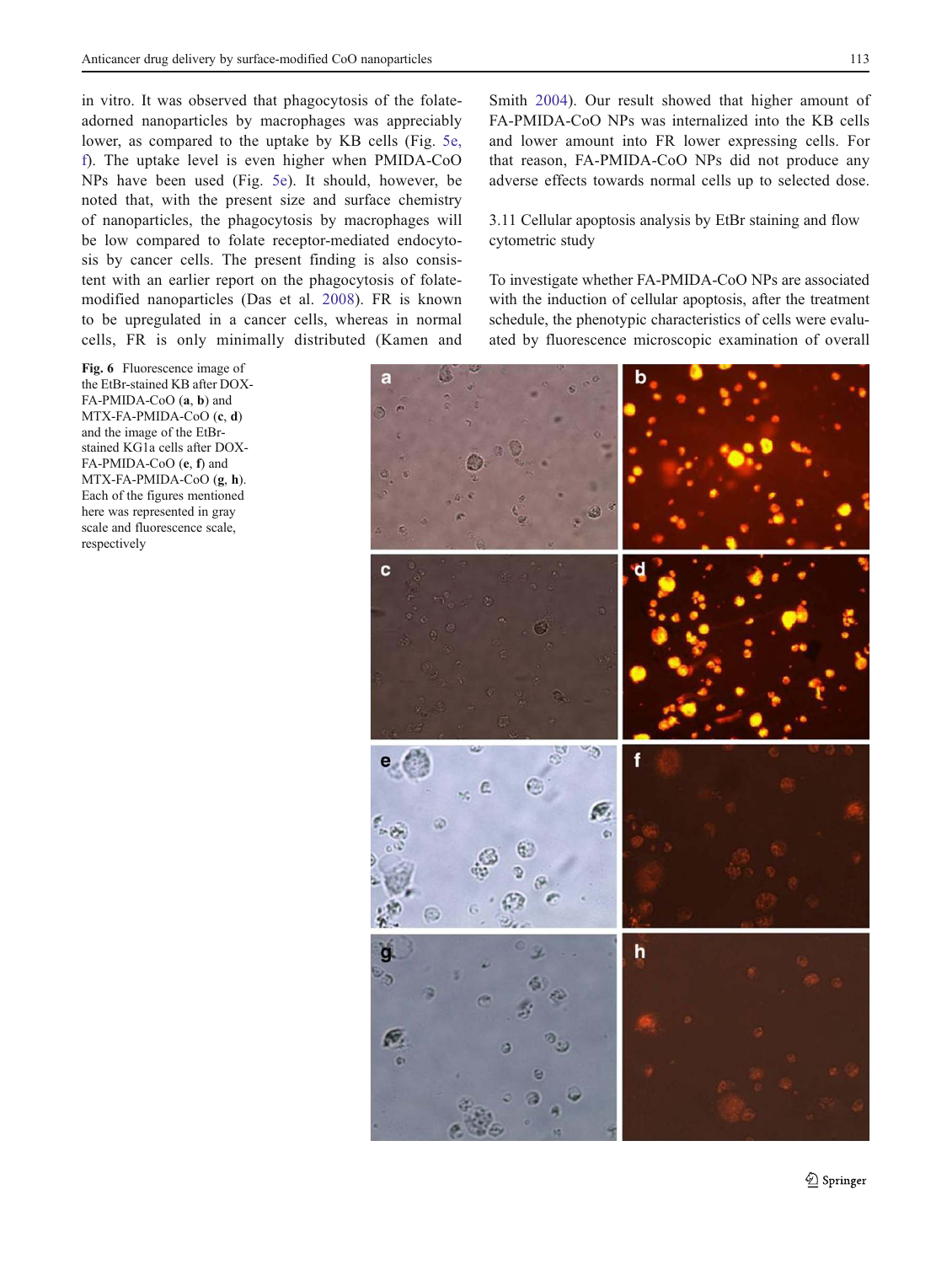morphology at a magnification of  $\times$ 50. Ethidium bromide was used to visualize condensed chromatin of apoptotic dead cells. The treated cells showed red color because ethidium bromide stains fragmented nuclear chromatin in apoptotic cells (Fig. [6\)](#page-10-0), but it is excluded by live cells (Meiyanto et al. [2007\)](#page-12-0).

A quantitative evaluation of DOX-FA-PMIDA-CoO NPand MTX-FA-PMIDA-CoO NP-mediated cell death was carried out through cell cycle analysis using standard PI staining flow cytometry. Figure 7 shows an increase in cells in the sub-G0/G1 phase (P1) with an increase in fragmented DNA. The anticancer effect of drug-loaded CoO NPs is due to increasing chromatin condensation and DNA fragmentation. DNA fragmentation in two cell lines can be seen on the results of staining with PI, which indicates the occurrence of apoptosis (Fig. 7), and characteristic features of chromatin condensation and fragmentation of DNA (Qu et al. [2007](#page-12-0)). DOX and MTX are two potential anticancer drugs.

Therefore, we intended to study whether the targeted delivery of DOX and MTX in a folate receptor-mediated method could result in a similar cell fate. Hence, we investigated the nuclear fragmentation which is a hallmark of apoptosis with the cells treated with DOX- and MTX-loaded particles. With an increasing dose of the DOX-FA-PMIDA-CoO NPs and MTX-FA-PMIDA-CoO NPs, an increase in the formation of fragmented nuclei containing condensed nuclear material was observed in fluorescence microscopy after nuclear staining with EtBr.

# 4 Conclusion

In this study, a simple process has been developed to synthesize FA-PMIDA-CoO NPs. This nano polymeric carrier system shows excellent solubility in aqueous medium with reasonable good hydrodynamic size. In vitro cytotoxicity



Fig. 7 DOX-FA-PMIDA-CoO NP-induced cellular apoptosis analysis in KB and KG1a cell lines by flow cytometry using propidium iodide. Here,  $\mathbf{a}$  (KB cells) = control,  $\mathbf{b}$  and  $\mathbf{c}$  = KB cell + 10 and 25 µg/ml DOX-FA-PMIDA-CoO, respectively, **d** and  $e = KB$  cells + 10 and 25  $\mu$ g/ml MTX-FA-PMIDA-CoO, respectively; nanoparticles induced cellular

apoptosis analysis KG1a cell lines by flow cytometry using propidium iodide. Here,  $f =$  control, g and  $h =$  KG1a cell + 10 and 25  $\mu$ g/ml DOX-FA-PMIDA-CoO, respectively, i and  $j = KG1a$  cells + 10 and 25 µg/ml MTX-FA-PMIDA-CoO, respectively. Here,  $PI = GO/G1$  phase (apoptotic phase),  $P2 = S$  phase (synthesis phase),  $P3 = M$  phase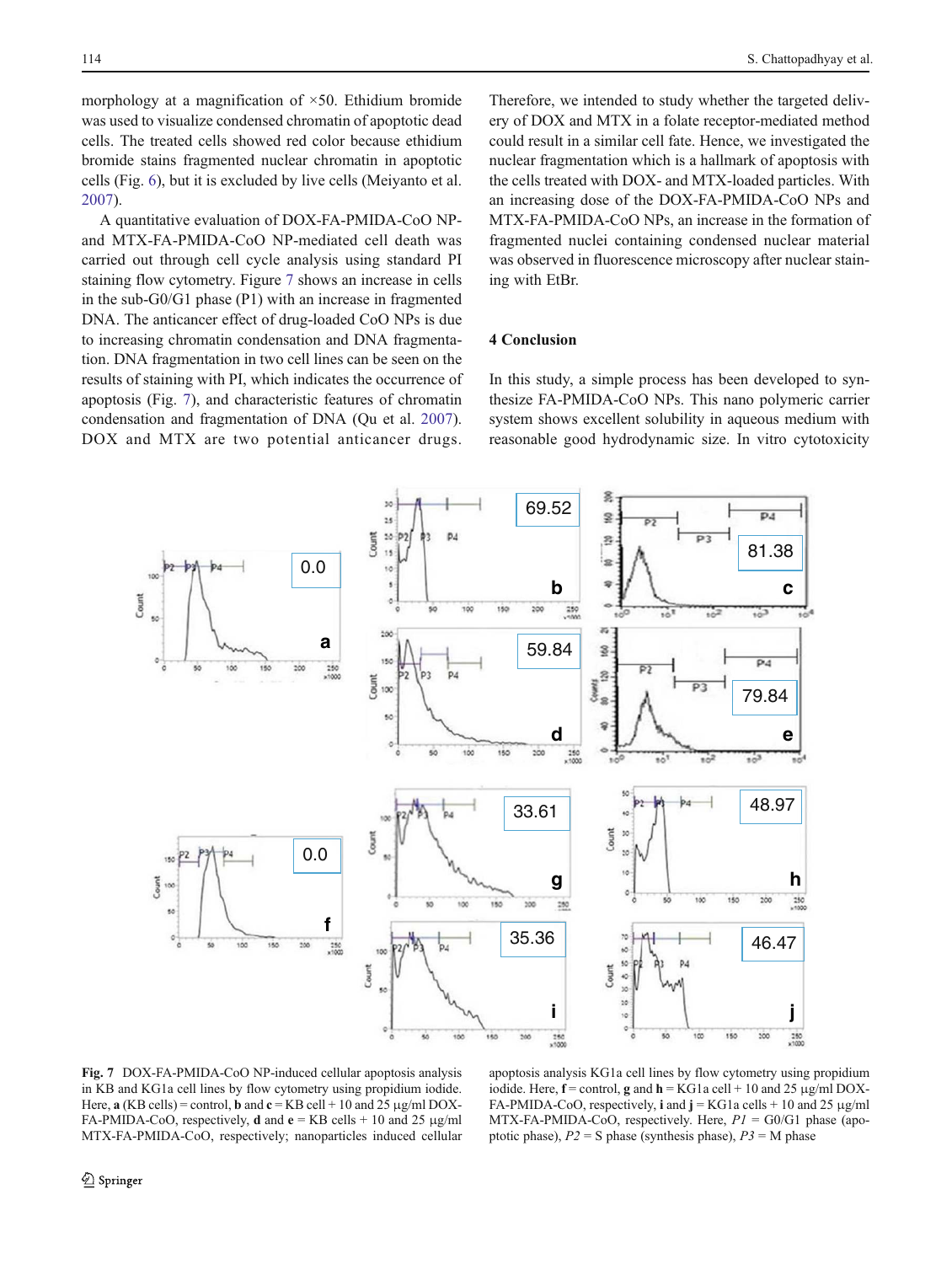<span id="page-12-0"></span>test using an MTT assay method showed that these FA-PMIDA-CoO NPs have no adverse effect on normal cells. Surface functionalization with  $-COOH$  and  $-NH<sub>2</sub>$  groups facilitates conjugation of nanoparticles with anticancer drugs through amide which is efficiently uptaken by cancer cells. The data presented here suggest that further in vivo studies are warranted to define the therapeutic index of the tumortargeting polymeric carrier and will constitute the basis for the next-generation drug development.

Acknowledgments The authors express gratefulness to the Department of Biotechnology, Government of India for funding and to the Indian Institute of Technology, Kharagpur and Vidyasagar University, Midnapore for providing the facilities to execute these studies.

Conflict of interest The authors declare that there are no conflicts of interests.

### References

- Antony AC (1996) Folate receptors. Annu Rev Nutr 16:501–521. doi[:10.1146/annurev.nu.16.070196.002441](http://dx.doi.org/10.1146/annurev.nu.16.070196.002441)
- Brunner TJ, Wick P, Manser P, Spohn P, Grass RN, Limbach LK, Bruinink A, Stark WJ (2006) In vitro cytotoxicity of oxide nanoparticles: comparison to asbestos, silica, and the effect of particle solubility. Environ Sci Technol 40:4374–4381. doi[:10.1021/](http://dx.doi.org/10.1021/es052069i) [es052069i](http://dx.doi.org/10.1021/es052069i)
- Chakraborty SP, Sahu SK, KarMahapatra S, Santra S, Bal M, Roy S, Pramanik P (2010) Nanoconjugate vancomycin: new opportunities for the development of anti-VRSA agents. Nanotechnology 21:105103. doi:[10.1088/0957-4484/21/10/105103](http://dx.doi.org/10.1088/0957-4484/21/10/105103)
- Chattopadhyay S, Chakraborty SP, Laha D, Baral R, Pramanik P, Roy S (2012) Surface-modified cobalt oxide nanoparticles: new opportunities for anti-cancer drug development. Cancer Nano. doi[:10.1007/s12645-012-0026-z](http://dx.doi.org/10.1007/s12645-012-0026-z)
- Das M, Mishra D, Maiti TK, Basak A, Pramanik P (2008) Biofunctionalization of magnetite nanoparticles using an aminophosphonic acid coupling agent: new, ultradispersed, iron-oxide folate nanoconjugates for cancer-specific targeting. Nanotechnology 19:415101. doi[:10.1088/0957-4484/19/41/415101](http://dx.doi.org/10.1088/0957-4484/19/41/415101)
- Decuzzi P, Ferrari M (2007) The role of specific and non-specific interactions in receptor-mediated endocytosis of nanoparticles. Biomaterials 28:2915–2922
- Elnakat H, Ratnam M (2004) Distribution, functionality and gene regulation of folate receptor isoforms: implications in targeted therapy. Adv Drug Deliv Rev 56:1067–1084. doi[:10.1016/j.addr.2004.01.001](http://dx.doi.org/10.1016/j.addr.2004.01.001)
- Engin K, Leeper DB, Cater JR, Thistlethwaite AJ, Tupchong L, McFarlane JD (1995) Extracellular pH distribution in human tumors. Int J Hyperth 11:211–216
- Faraji AH, Wipf P (2009) Nanoparticles in cellular drug delivery. Bioorg Med Chem 17:2950–2962. doi:[10.1016/j.bmc.2009.02.043](http://dx.doi.org/10.1016/j.bmc.2009.02.043)
- Ghosh T, Chattopadhyay T, Das S, Mondal S, Suresh E, Zangrando E, Das D (2011) Thiocyanate and dicyanamide anion controlled nuclearity in Mn, Co, Ni, Cu, and Zn metal complexes with hemilabile ligand 2-benzoylpyridine. Cryst Growth Des 11:3198– 3205. doi[:10.1021/cg2004485](http://dx.doi.org/10.1021/cg2004485)
- Hudson L, Hay FC (1991) Practical immunology, 3rd ed. Blackwell, Oxford, pp 21–22
- Kamen BA, Capdevila A (1986) Receptor-mediated folate accumulation is regulated by the cellular folate content. Proc Natl Acad Sci 83:5983–5987, PMCID: PMC386421
- Kamen BA, Smith AK (2004) A review of folate receptor alpha cycling and 5-methyltetrahydrofolate accumulation with an emphasis on cell models in vitro. Adv Drug Deliv Rev 56:1085–1097. doi[:10.1016/j.addr.2004.01.002](http://dx.doi.org/10.1016/j.addr.2004.01.002)
- Leamon CP, Low PS (1991) Delivery of macromolecules into living cells: a method that exploits folate receptor endocytosis. Proc Natl Acad Sci 88:5572–5576, PMCID: PMC51919
- Leamon CP, Reddy JA (2004) Folate-targeted chemotherapy. Adv Drug Deliv Rev 56:1127–1141. doi:[10.1016/j.addr.2004.01.008](http://dx.doi.org/10.1016/j.addr.2004.01.008)
- Lee RJ, Low PS (1994) Delivery of liposomes into cultured KB cells via folate receptor-mediated endocytosis. JBC 269(5):3198–3204
- Liong M, Lu J, Kovochich M, Xia T, Ruehm SG, Nel AE, Tamanoi F, Zink JI (2008) Multifunctional inorganic nanoparticles for imaging, targeting, and drug delivery. ACS Nano 2:889–896. doi[:10.1021/](http://dx.doi.org/10.1021/nn800072t) [nn800072t](http://dx.doi.org/10.1021/nn800072t)
- Low PS, Antony AC (2004) Folate receptor-targeted drugs for cancer and inflammatory diseases. Adv Drug Deliv Rev 56:1057–1238. doi[:10.1016/j.addr.2004.02.003](http://dx.doi.org/10.1016/j.addr.2004.02.003)
- Lowry OH, Rosebrough NJ, Farr AL, Randall RJ (1951) Protein measurement with the Folin phenol reagent. J Biol Chem 193:265– 275, PMID:14907713
- Maeda H, Bharate GY, Daruwalla J (2009) Polymeric drugs for efficient tumor-targeted drug delivery based on EPR-effect. Eur J Pharm Biopharm 71:409–419. doi:[10.1016/j.ejpb.2008.11.010](http://dx.doi.org/10.1016/j.ejpb.2008.11.010)
- Marin RV, Ng CH, Wilke M, Tiersch B, Fratzl P, Peter MG (2005) Size controlled hydroxyapatite nanoparticles as self-organized organicinorganic composite materials. Biomaterials 26:5414–5426. doi[:10.1016/j.biomaterials.2005.01.051](http://dx.doi.org/10.1016/j.biomaterials.2005.01.051)
- Meiyanto E, Agustina D, Suparjan AM, Da' IM (2007) PVG-O induces apoptosis on T47D breast cancer cells line through caspase-3 activation. Jurnal Kedokteran Yarsi 15:075–079
- Mellman I, Fuchs R, Helenius A (1986) Acidification of the endocytic and exocytic pathways. Annu Rev Biochem 55:773–800
- Mohapatra S, Mallick SK, Maiti TK, Ghosh SK, Pramanik P (2007) Synthesis of highly stable folic acid conjugated magnetite nanoparticles for targeting cancer cells. Nanotechnology 18:385102– 385111. doi[:10.1088/0957-4484/18/38/385102](http://dx.doi.org/10.1088/0957-4484/18/38/385102)
- Mohapatra S, Rout SR, Maiti S, Maiti TK, Panda AB (2011) Monodisperse mesoporous cobalt ferrite nanoparticles: synthesis and application in targeted delivery of antitumor drugs. J Mater Chem 21:9185. doi[:10.1039/C1JM10732A](http://dx.doi.org/10.1039/C1JM10732A)
- Pan XQ, Zheng X, Shi G, Wang H, Ratnam H, Lee RJ (2002) A strategy for the treatment of acute myelogenous leukemia based on folate receptor type b-targeted liposomal doxorubicin in combined with receptor induction using all-trans retinoic acid. Blood 100:594– 602. doi[:10.1182/blood.V100.2.594](http://dx.doi.org/10.1182/blood.V100.2.594)
- Panyam J, Labhasetwar V (2003) Biodegradable nanoparticles for drug and gene delivery to cells and tissue. Adv Drug Deliv Rev 55:329– 347. doi[:10.1016/S0169-409X\(02\)00228-4](http://dx.doi.org/10.1016/S0169-409X(02)00228-4)
- Papis E, Rossi F, Raspanti M, Isabella DD, Colombo G, Milzani A, Bernardini G, Gornati R (2009) Engineered cobalt oxide nanoparticles readily enter cells. Toxicol Lett 189:253–259. doi[:10.1016/j.toxlet.2009.06.851](http://dx.doi.org/10.1016/j.toxlet.2009.06.851)
- Park JS, Han TH, Lee KY, Han SS, Hwang JJ et al (2006) N-acetyl histidine-conjugated glycol chitosan self-assembled nanoparticles for intracytoplasmic delivery of drugs: endocytosis, exocytosis and drug release. J Control Release 115:37–45
- Patila S, Sandbergb A, Heckertc E, Self W, Seal S (2007) Protein adsorption and cellular uptake of cerium oxide nanoparticles as a function of zeta potential. Biomaterials 28(31):4600–4607. doi[:10.1016/j.biomaterials.2007.07.029](http://dx.doi.org/10.1016/j.biomaterials.2007.07.029)
- Qu X, Cui S, Tian Z, Li X, Chen M, Xu FW, Inagaki Y, Deng BY, Makuuchi M, Nakata M, Tang W (2007) Induction of